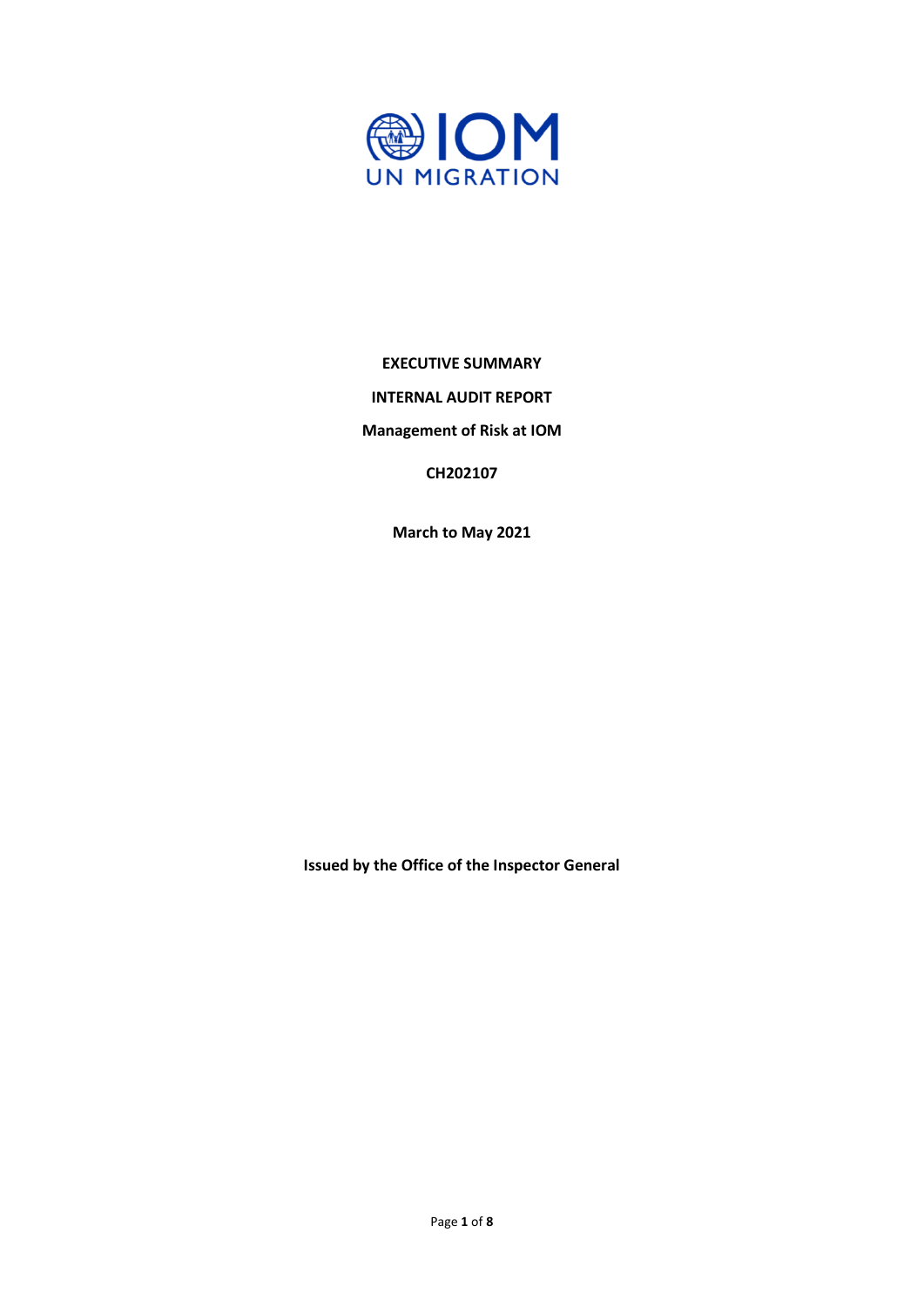# **Report on the Audit of Risk Management at IOM Executive Summary Audit File No. CH202107**

The Internal Audit function of the Office of the Inspector General's conducted an audit of Risk Management at IOM.

The audit covered the period from January 2018 to March 2021 and considered events subsequent to this period as required. In compliance with Internal Audit standards, attention was paid to the assessment of risk exposure and the risk management of IOM, in order to ensure that these are well understood and controlled by the responsible managers. Recommendations made during the internal audit fieldwork and mentioned in this report, aim to equip the responsible managers and staff to review, evaluate and improve their own internal control and risk management systems.

The internal audit aimed to assess the management of Risk in IOM, in order to ensure that these are well understood and controlled by the responsible managers and the concerned country offices and staff implementing risk management processes. Selected samples from the following areas of IOM's framework for risk management were reviewed:

- a. Governance and Organizational Structure
- b. Enterprise Risk Management (ERM) Framework and Policy/Systems and Tools
- c. Process and Integration
- d. Implementation / Risk Capabilities
- e. Monitoring and Reporting Operational Management

Because of the concept of selective testing of data and inherent limitation of the internal audit work, there is no guarantee that all matters of significance to IOM will be discovered by the internal audit. It is the responsibility of the management of the units involved to establish and implement internal control systems to assure the achievement of IOM's objectives in operational effectiveness and efficiency, reliable financial reporting and compliance with relevant laws, regulations, and policies. It is also the responsibility of the management of the units involved to determine whether the areas the internal audit covered, and the extent of verification or other checking included are adequate for their respective purposes. Had additional procedures been performed, other matters might have come to internal audit attention that would have been reported.

The internal audit was conducted in accordance with the Charter of the Office of the Inspector General and in general conformance with the *International Standards for the Professional Practice of Internal Auditing.*

### **Overall audit rating**

OIG assessed the management of Risk in IOM as **Partially Effective, major improvements needed,** indicating that significant and/or material issues were noted. Internal controls, governance and risk management practices are generally implemented, but have some weaknesses in design or operating effectiveness such that, until they are addressed, there is no reasonable assurance that the objectives are likely to be met.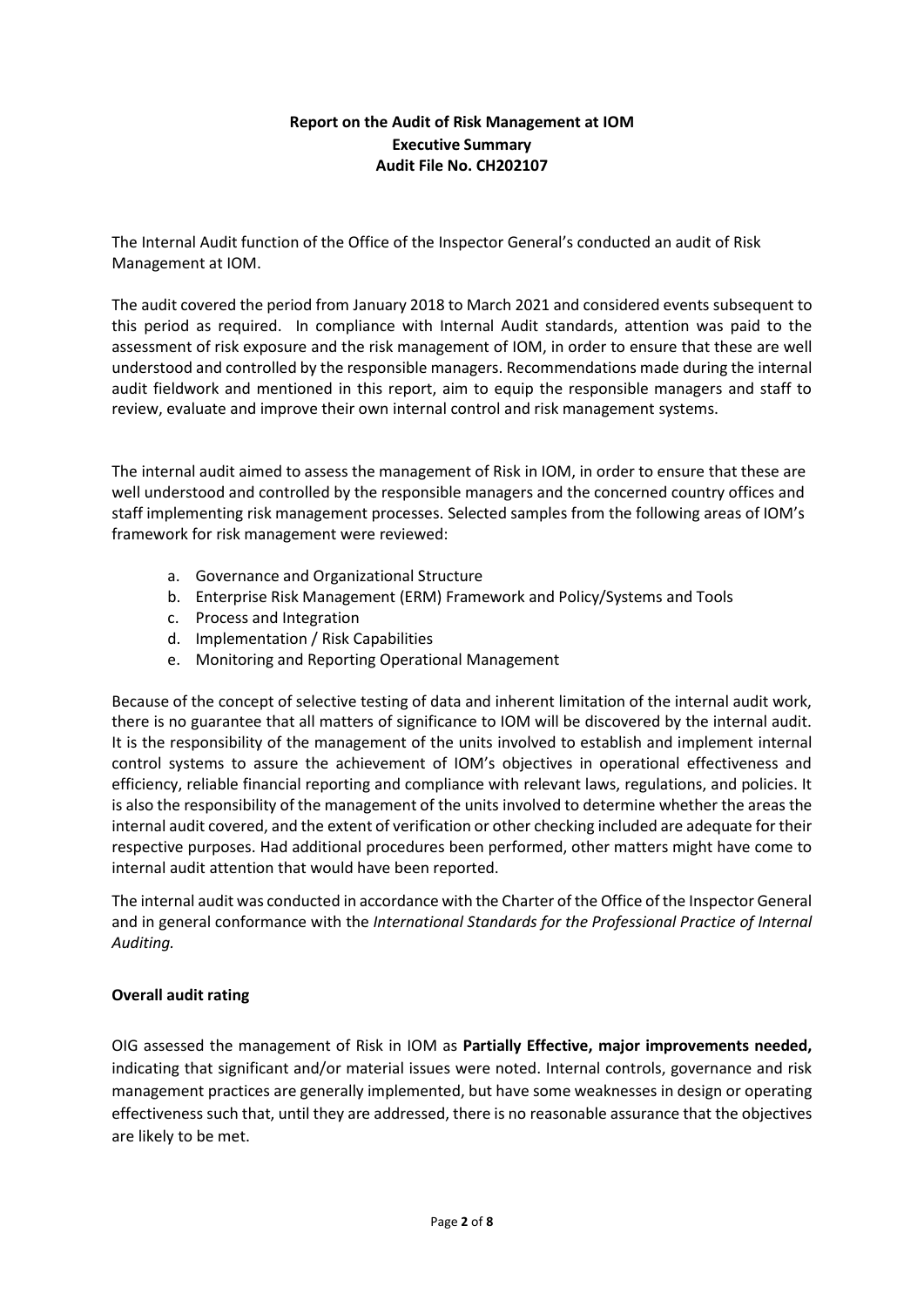The rating was based on weaknesses noted in the following areas:

- 1. Governance and Organizational Structure
- 2. Enterprise Risk Management (ERM) Framework and Policy/Systems and Tools
- 3. Process and Integration
- 4. Monitoring and Reporting Operational Management

### **Key recommendations: Total = 12; High Priority = 6; Medium Priority= 6**

Recommendations made during the internal audit fieldwork and in the report aim to equip the departmental senior management to review, evaluate and improve their own internal control and risk management systems over deployment protocols for the management of risk at IOM.

#### **High Priority Recommendations**

For the high priority recommendations, prompt action is required to ensure that IOM will not be adversely affected in its ability to achieve its strategic and operational objectives.

There are 6 high priority recommendations, consisting of: 2 recommendations in Governance and Organizational Structure; 2 in Enterprise Risk Management (ERM) Framework and Policy / Systems and Tools; 1 in Process and Integration; and, 1 in Monitoring and Reporting.

There remain 6 Medium priority recommendations consisting of: 2 recommendations in Governance and Organizational Structure; 1 in Enterprise Risk Management (ERM) Framework and Policy/Systems and Tools; 1 in Process and Integration; 1 in in Implementation / Risk Capabilities; and, 1 with regards to Monitoring and Reporting.

### **Management comments and action plans**

Management of the units involved is in the process of implementation of all recommendations raised. Comments and/or additional information provided have been incorporated in the report, where appropriate.

This report is intended solely for information and should not be used for any other purpose.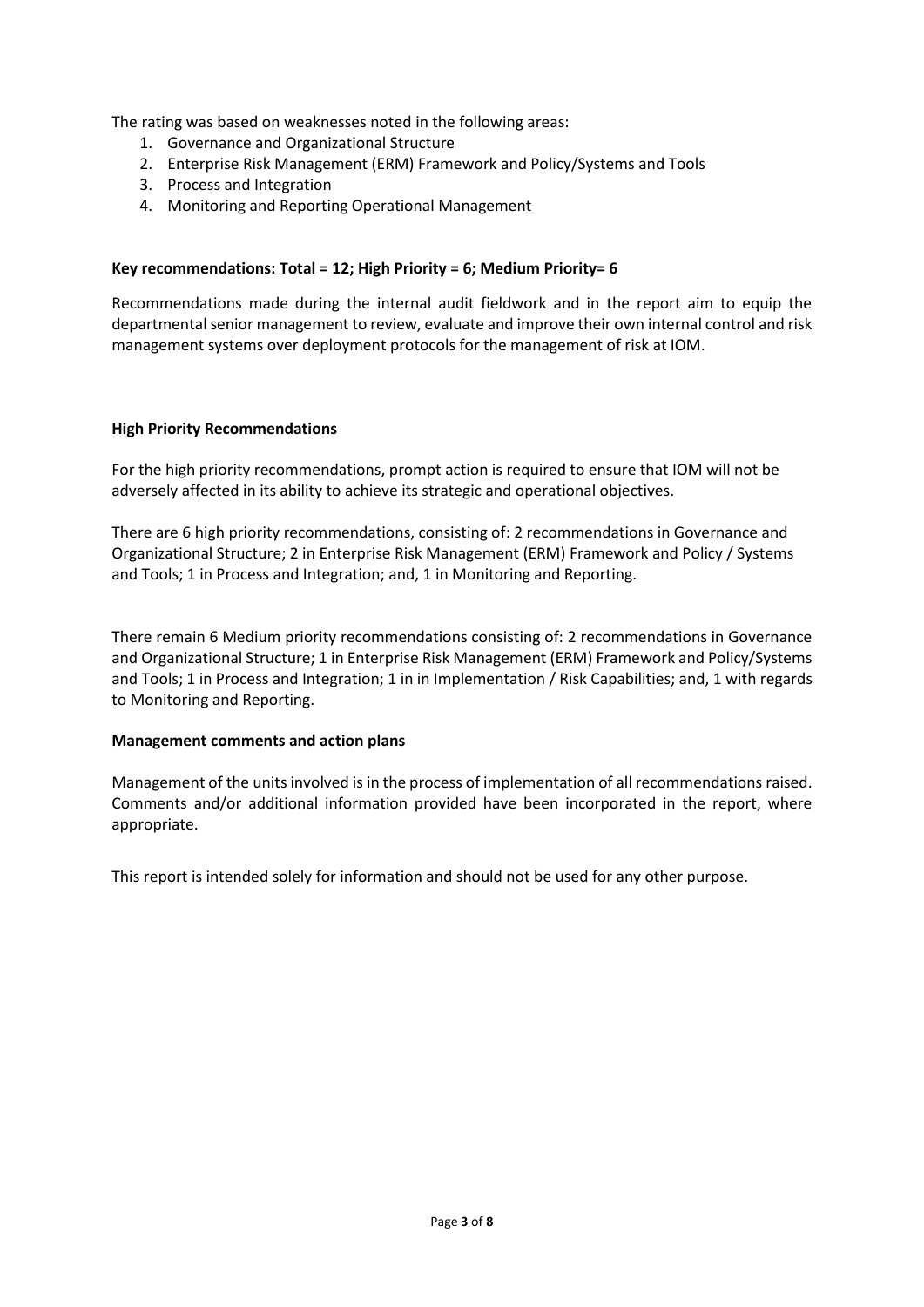## **International Organization for Migration Office of the Inspector General**

### **I. About the internal audit of the Management of Risk at IOM**

The main objective of this audit was to assess the adequacy of the design and effectiveness of IOM's Risk Management processes in ensuring efficient roll out of Risk Management at an organizational strategic level, project/programme implementation, and IOM office operations.

The audit covered the period from January 2018 to March 2021.

### **II. Scope of the Audit**

### **1. Objective of the Audit**

The internal audit was conducted in accordance with the Charter of the Office of the Inspector General and in general conformance with the *International Standards for the Professional Practice of Internal Auditing.* The focus of the audit was the risk exposure and the risk management of the Global Emergency Response Level 3, in order to ensure that these are well understood and controlled by the responsible managers and the concerned country offices and staff implementing Level 3 operations.

### **2. Scope and Methodology**

In compliance with Internal Audit standards, attention was paid to the assessment of risk exposure and the risk management of IOM, in order to ensure that these are well understood and controlled by the responsible managers. Recommendations made during the internal audit fieldwork and mentioned in this report, aim to equip the responsible managers and staff to review, evaluate and improve their own internal control and risk management systems.

## **III. Audit Conclusions**

### 1. **Overall Audit Rating**

OIG assessed the Office as **Partially Effective, some improvements needed,** indicating that few significant issues, or some moderate ones were noted. Internal controls, governance, and risk management practices are adequately designed and well implemented, but a limited number of issues were identified that may present a moderate risk to the achievement of the objectives.

### **IV. High Priority Recommendations**

1. IA s recommends that IOM's Risk Management should conduct regular self-assessments (i.e., at least annually) to monitor its progress as compared with UN system-wide best practices. Results should be communicated and shared with IOM's Senior Management with an indication on areas subject to improvement, including budget and costs associated.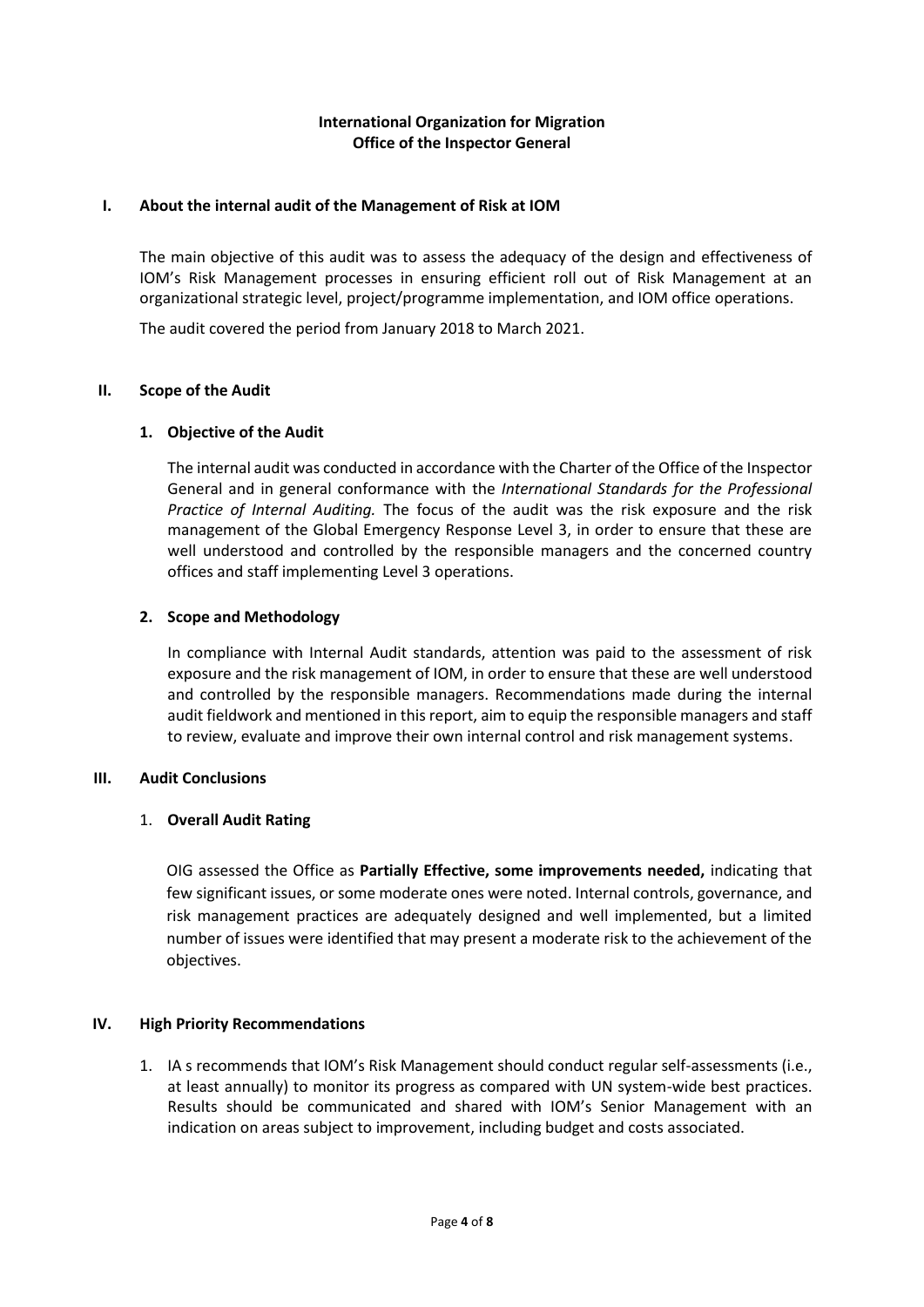- 2. A mandate should be developed regarding Risk Management in conjunction with the review of the IN/213 currently in progress, as an integral part of the ERM Framework and Policy, outlining the roles, responsibilities, and accountability over the ERM within IOM including its scope of action.
- 3. IA recommends Risk Management to carefully assess the legacy of findings and recommendations and take stock of lessons learned looking forward to the elaboration of a revised policy and guidance.

Solid standards whereby performance may be measured and assessed should be established.

- 4. IA recommends Risk Management to carefully assess the legacy of audit findings and recommendations formulated over time in its individual engagements and take stock of lessons learned looking forward to the elaboration of a revised policy and guidance. In relation to the draft document forming the basis of the new framework and policy, IA recommends that this is further enhanced with indication on risk ratings, how they are derived in terms of impact and likelihood, including a component on the control effectiveness.
- 5. For a successful ERM framework and roll-out, systems and tools should be in place to assist in the process, aligned with IOM's context with the increasing need to capture risk information from where the risks emerge – primarily from field activities.
- 6. IOM Management is encouraged to move forward in establishing both an Internal Control and an Accountability Framework, specifically targeted to and linked with ERM responsibilities and organizational performance.

### **V. Medium Priority Recommendation:**

- 7. Consideration should be given to (re)establishing mechanisms such as a Risk Management Steering Committee or including Risk Management as a standing agenda item in various senior management meetings, with appropriate follow up of action decided. IA recommends involvement of key risk owners from a Regional and Field perspective as well. In the same line, a documented framework for the functioning of Risk Focal Points will need to be reviewed and (re)established.
- 8. Review of the resources allocated to the ERM function is encouraged, with the intention of providing adequate staff resources, and the budgetary capacity to perform its mandate.
- 9. IA commends Risk Management for the elaboration of the draft Risk Appetite Statement, and some of the recommendations are already outlined in the observations made above; this document should be widely coordinated with risk owners and Regional or Field staff.
- 10.IA recommends Risk Management to consider the vital risk information that is being captured at project level, to be channeled to the individual Risk Management frameworks.
- 11.IA recommends a training policy with material to be rolled out to the regions and COs. IA also recommends IOM to consider including risk management attitude and competencies in the annual evaluation process for risk owners at the managerial level in particular.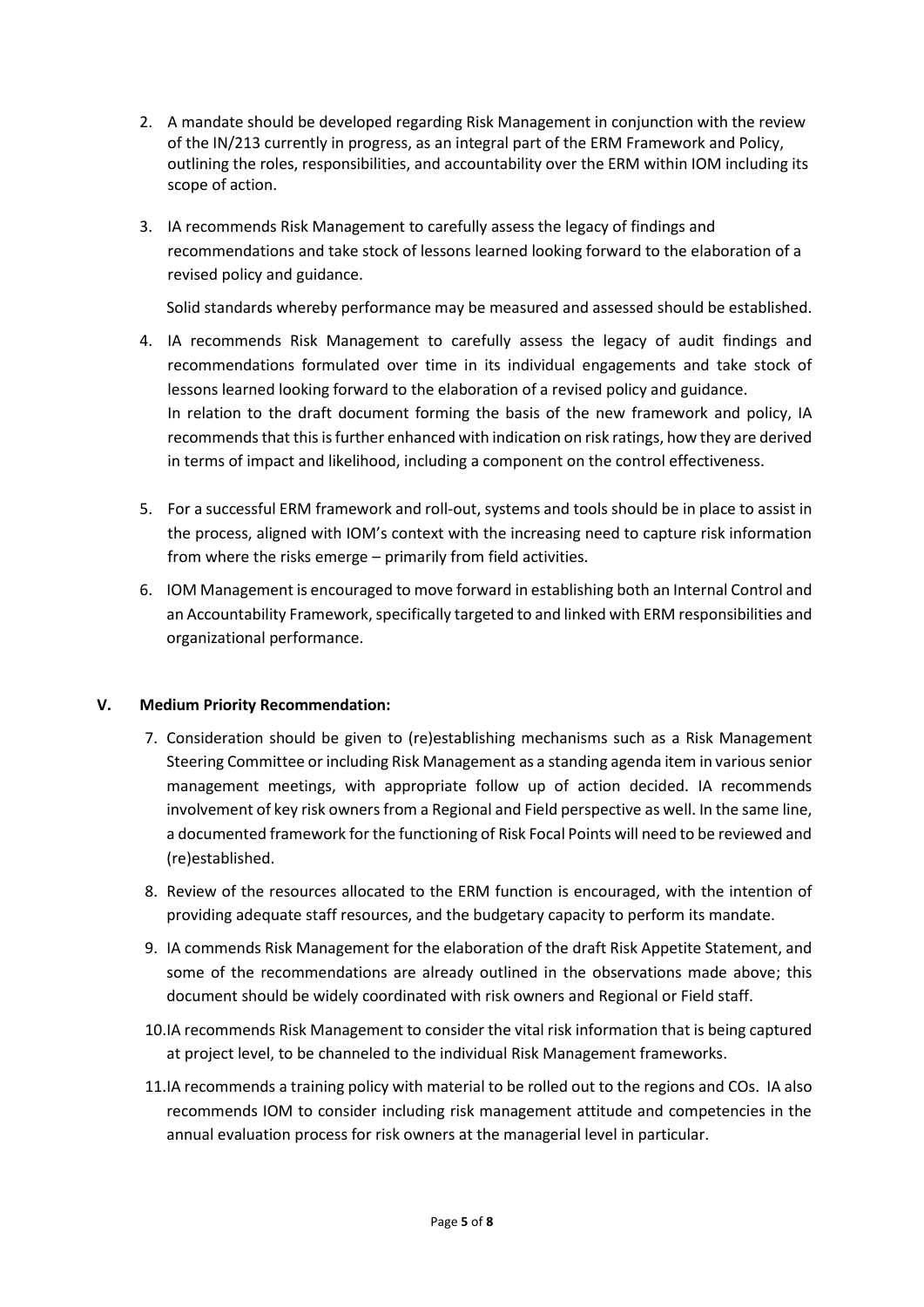12.IA recommends Risk Management to continue in its commitment of providing regular consistent updates on Risk Management to the Governing Bodies, at least annually through the SCPF.

*Management agreed with the recommendations and is implementing them.*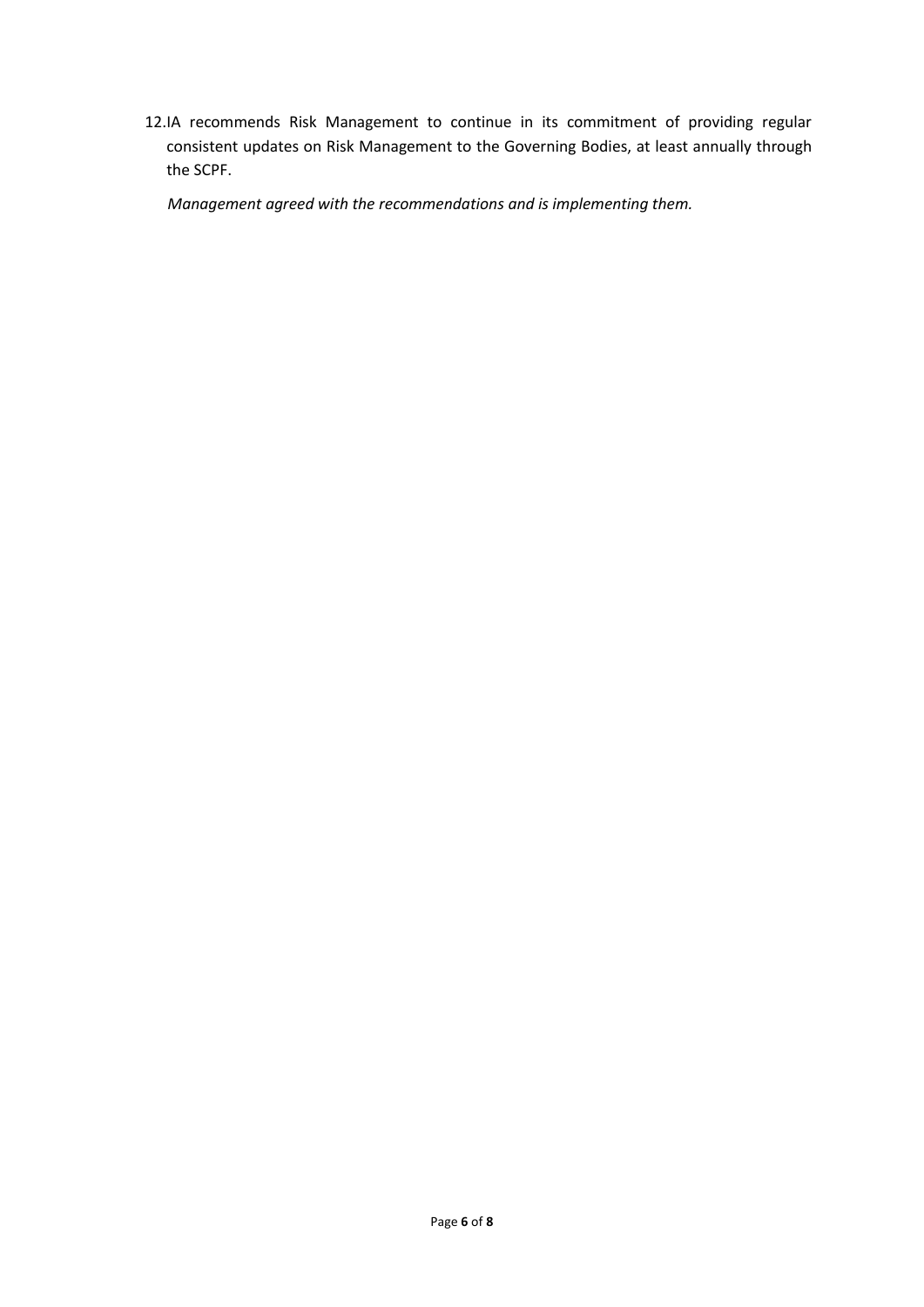### **ANNEXES**

### **Definitions**

The overall adequacy of the internal controls, governance, and management processes, based on the number of audit findings and their risk levels:

| <b>Descriptor</b>                                                     | Guide                                                                                                                                                                                                                                                                                                                                                                                                                                 |  |  |
|-----------------------------------------------------------------------|---------------------------------------------------------------------------------------------------------------------------------------------------------------------------------------------------------------------------------------------------------------------------------------------------------------------------------------------------------------------------------------------------------------------------------------|--|--|
| <b>Effective</b>                                                      | No significant and/or material issue(s), or few moderate/minor<br>issues noted. Internal controls, governance and risk management<br>processes are adequately designed, well implemented, and<br>effective, to provide reasonable assurance that the objectives will<br>be met.<br>(Indicatively, no very high and high-risk issues)                                                                                                  |  |  |
| <b>Partially Effective,</b><br>Some<br>improvements<br>needed         | Few significant issue(s), or some moderate issues noted. Internal<br>controls, governance, and risk management practices are<br>adequately designed and well implemented, but a limited<br>number of issues were identified that may present a moderate<br>risk to the achievement of the objectives.<br>(Indicatively, no very high-risk issues)                                                                                     |  |  |
| <b>Partially Effective,</b><br><b>Major</b><br>improvements<br>needed | Significant and/or material issues noted. Internal controls,<br>governance and risk management practices are generally<br>implemented, but have some weaknesses in design or operating<br>effectiveness such that, until they are addressed, there is no<br>reasonable assurance that the objectives are likely to be met.<br>(Indicatively, up to 5 very high-risk issues, up to 15 high risk issues,<br>and several medium issues). |  |  |
| <b>Ineffective</b>                                                    | Multiple significant and/or (a) material issue(s) noted. Internal<br>controls, governance and risk management processes are not<br>adequately designed and/or are not generally effective. The<br>nature of these issues is such that the achievement of objectives<br>is seriously compromised.<br>(Indicatively, more than 5 very high-risk issues, more than 15 high<br>risk issues, several medium issues).                       |  |  |